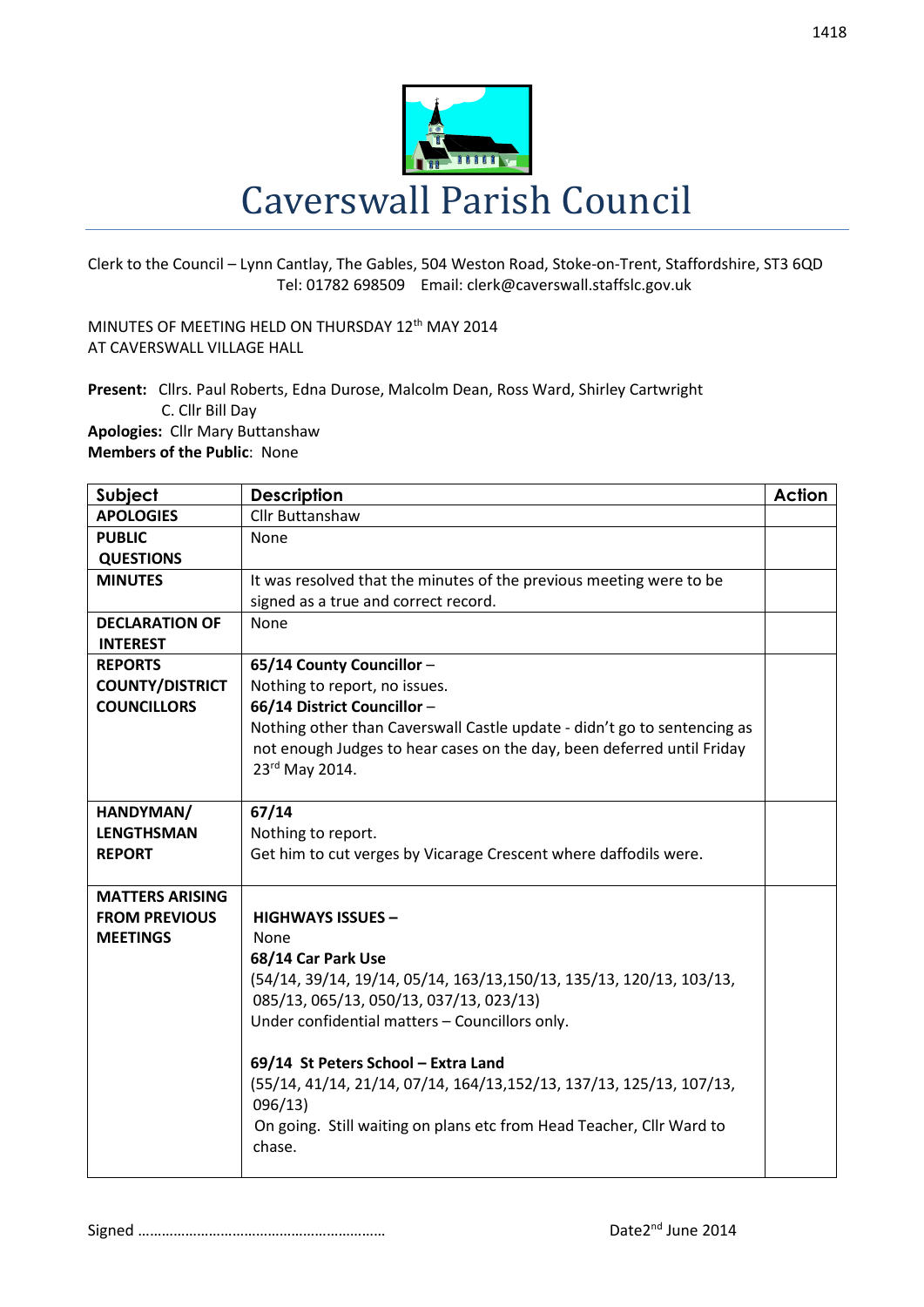| Subject               | <b>Description</b>                                                                                                                                                                                                                                                                                                                                                          |                                                                              |  | <b>Action</b> |  |
|-----------------------|-----------------------------------------------------------------------------------------------------------------------------------------------------------------------------------------------------------------------------------------------------------------------------------------------------------------------------------------------------------------------------|------------------------------------------------------------------------------|--|---------------|--|
|                       | 70/14 Playing Fields                                                                                                                                                                                                                                                                                                                                                        |                                                                              |  |               |  |
|                       | (56/14, 42/14, 22/14, 08/14, 165/13, 153/13, 138/13, 126/13, 084/13,                                                                                                                                                                                                                                                                                                        |                                                                              |  |               |  |
|                       | 064/13, 049/13, 036/13, 025/13, 010/13, 093/12)                                                                                                                                                                                                                                                                                                                             |                                                                              |  |               |  |
|                       | Part discussed under confidential matters - Councillors only.                                                                                                                                                                                                                                                                                                               |                                                                              |  |               |  |
|                       | Cllr Cartwright reported problem with drain/culvert at far end of playing<br>field by woodland is flooded and dangerous, Cllrs to look at site after<br>meeting to decide on course of action.                                                                                                                                                                              |                                                                              |  |               |  |
|                       |                                                                                                                                                                                                                                                                                                                                                                             |                                                                              |  |               |  |
|                       | 71/14 Footpaths<br>No report.                                                                                                                                                                                                                                                                                                                                               |                                                                              |  |               |  |
|                       | 72/14 Millennium Garden<br>(58/14, 45/14)<br>SMDC have removed the rubbish from the garden.                                                                                                                                                                                                                                                                                 |                                                                              |  |               |  |
|                       | 73/14 Defibrillator<br>(59/14, 46/14, 27/14)<br>Cllr Ward has sent an application into British Heart Foundation re help<br>with funding towards total cost of defibrillator and also training. The                                                                                                                                                                          |                                                                              |  |               |  |
|                       | Red House have indicated that they will be willing to put on a<br>fundraising event to help raise rest of the funds needed.<br><b>Unresolved Items</b><br>None                                                                                                                                                                                                              |                                                                              |  |               |  |
|                       |                                                                                                                                                                                                                                                                                                                                                                             |                                                                              |  |               |  |
| <b>CORRESPONDENCE</b> | 74/14<br><b>SMDC</b>                                                                                                                                                                                                                                                                                                                                                        | Electoral roll update                                                        |  |               |  |
|                       | Downing Street                                                                                                                                                                                                                                                                                                                                                              | Re Employment Allowance - NICs                                               |  |               |  |
|                       | Came & Co                                                                                                                                                                                                                                                                                                                                                                   | Re 2014-15 Insurance Cover                                                   |  |               |  |
|                       | <b>SCC</b>                                                                                                                                                                                                                                                                                                                                                                  | From History to today leaflet                                                |  |               |  |
|                       | <b>TSB</b>                                                                                                                                                                                                                                                                                                                                                                  | <b>Bank Statements</b><br>New Online Banking Authentication Cards for PR/LSC |  |               |  |
| <b>FINANCE</b>        | 75/14<br>Payments:<br>The following accounts were approved for payment:-<br>Mrs L Cantlay - Clerk Salary and Expenses - May<br>£236.21<br>R. Nicholls- Handyman work<br>£97.28<br><b>Town and Country Services</b><br>£348.00<br>Came & Co - 2014-15 Insurance<br>£284.47                                                                                                   |                                                                              |  |               |  |
|                       | (as agreed by Cllrs this to be paid via bank transfer)<br>TOTAL PAYMENTS THIS MONTH - £965.96<br>Transfer - none required this month<br>Receipts:<br>SMDC - 2014-15 $1st$ Precept Payment<br>£4768.58<br>SCC - 2013-14 Lengthsman Payment<br>£699.00<br>Interest re Instant Access Accounts - £0.66 & £0.34 (covered 2 months)<br><b>TOTAL RECEIPTS RECEIVED - £5468.58</b> |                                                                              |  |               |  |